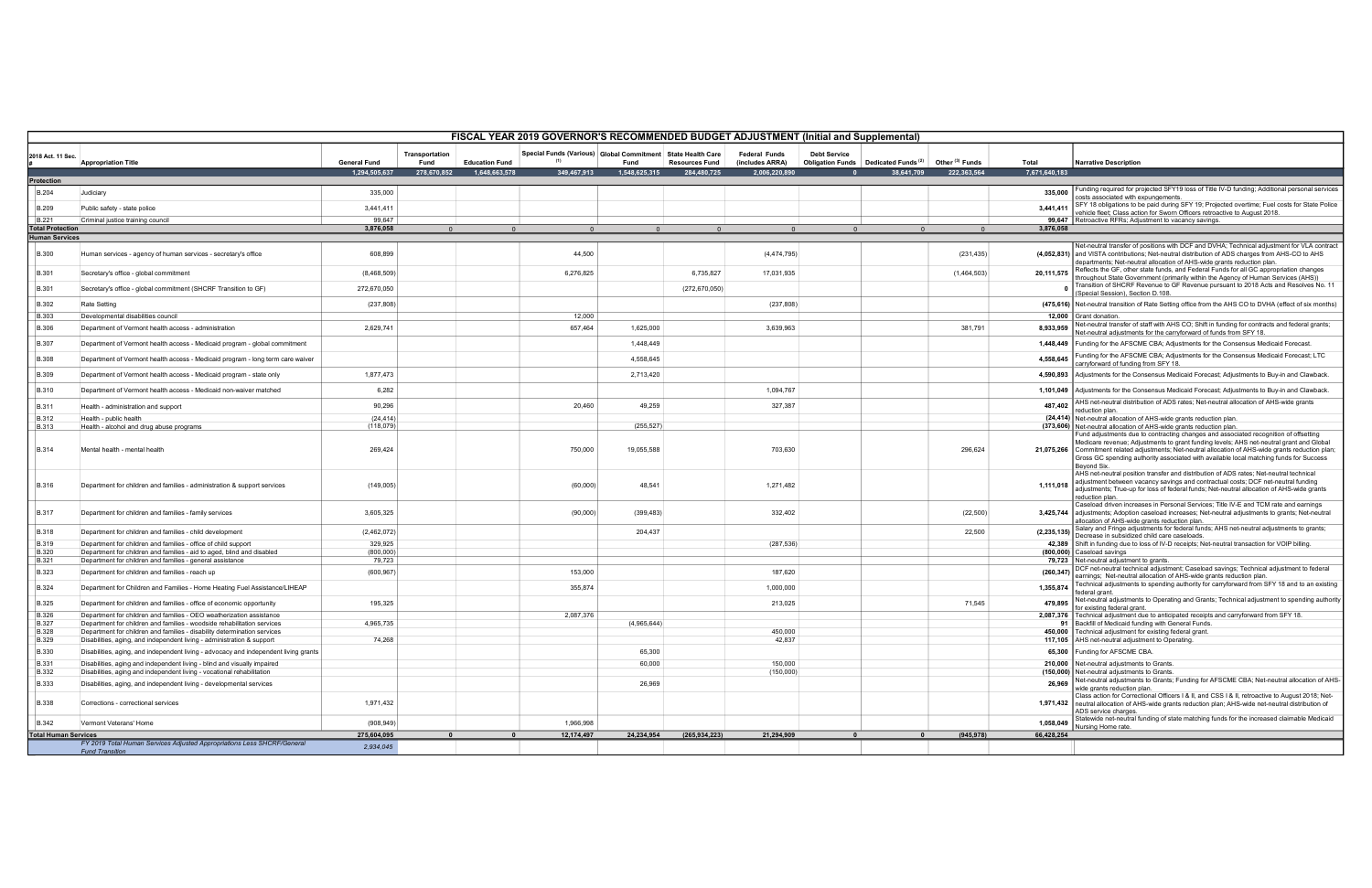|                                           | FISCAL YEAR 2019 GOVERNOR'S RECOMMENDED BUDGET ADJUSTMENT (Initial and Supplemental) |                     |                        |                       |                                                               |               |                       |                                         |                                                                        |            |                            |               |                                                                                                                                                                                                                                                                                 |
|-------------------------------------------|--------------------------------------------------------------------------------------|---------------------|------------------------|-----------------------|---------------------------------------------------------------|---------------|-----------------------|-----------------------------------------|------------------------------------------------------------------------|------------|----------------------------|---------------|---------------------------------------------------------------------------------------------------------------------------------------------------------------------------------------------------------------------------------------------------------------------------------|
| 2018 Act. 11 Sec.                         | <b>Appropriation Title</b>                                                           | <b>General Fund</b> | Transportation<br>Fund | <b>Education Fund</b> | Special Funds (Various) Global Commitment   State Health Care | Fund          | <b>Resources Fund</b> | <b>Federal Funds</b><br>(includes ARRA) | <b>Debt Service</b><br>Obligation Funds Dedicated Funds <sup>(2)</sup> |            | Other <sup>(3)</sup> Funds | Total         | <b>Narrative Description</b>                                                                                                                                                                                                                                                    |
| <b>Education</b>                          |                                                                                      |                     |                        |                       |                                                               |               |                       |                                         |                                                                        |            |                            |               |                                                                                                                                                                                                                                                                                 |
| <b>B.500</b>                              | Education - finance and administration                                               | 6,250               |                        |                       |                                                               |               |                       |                                         |                                                                        |            |                            |               | 6,250 Contingency funds for relocation costs related to National Life.                                                                                                                                                                                                          |
| <b>B.505</b>                              | Education - adjusted education payment                                               |                     |                        | 1,855,756             |                                                               |               |                       |                                         |                                                                        |            |                            |               | Includes full funding for fiscal year 2019 projected spending plans for schools; Driver's<br>1,855,756 Education funding; Act 46 funding; Tech. FTEs for refunding districts for resident students<br>attending tech. centers but who are not enrolled in a public high school. |
| <b>Total Education</b>                    |                                                                                      | 6,250               | $\mathbf{0}$           | 1,855,756             | $\mathbf{0}$                                                  |               | - 0                   | $\mathbf{0}$                            | $\mathbf{0}$                                                           |            | $\mathbf{0}$               | 1,862,006     |                                                                                                                                                                                                                                                                                 |
| <b>Natural Resources</b>                  |                                                                                      |                     |                        |                       |                                                               |               |                       |                                         |                                                                        |            |                            |               |                                                                                                                                                                                                                                                                                 |
| <b>B.702</b>                              | Fish and wildlife - support and field services                                       | 115,000             |                        |                       |                                                               |               |                       |                                         |                                                                        |            |                            |               | 115,000 Funds for the Angler Survey.                                                                                                                                                                                                                                            |
| <b>B.704</b>                              | Forests, parks and recreation - forestry                                             | 32,600              |                        |                       |                                                               |               |                       |                                         |                                                                        |            |                            |               | 32,600 Contingency funds related to VAEL-related relocation.                                                                                                                                                                                                                    |
| <b>B.709</b>                              | Environmental conservation - management and support services                         | 51,873              |                        |                       |                                                               |               |                       |                                         |                                                                        |            |                            | 51,873        | Contingency funds for relocation costs related to National Life; VAEL lab relocation costs                                                                                                                                                                                      |
| <b>B.711</b>                              | Environmental conservation - office of water programs                                |                     |                        |                       | 50,000                                                        |               |                       |                                         |                                                                        |            |                            |               | 50,000 Lakes In Crisis initial response funding per VSA 10 Sec. 1314(a).                                                                                                                                                                                                        |
| <b>Total Natural Resources</b>            |                                                                                      | 199.473             |                        |                       | 50.000                                                        |               |                       |                                         |                                                                        |            |                            | 249.473       |                                                                                                                                                                                                                                                                                 |
|                                           | <b>Commerce &amp; Community Development</b>                                          |                     |                        |                       |                                                               |               |                       |                                         |                                                                        |            |                            |               |                                                                                                                                                                                                                                                                                 |
| B.801                                     | Economic Development                                                                 | 25,000              |                        |                       |                                                               |               |                       |                                         |                                                                        |            |                            |               | 25,000 Additional funding for SEVEDs.                                                                                                                                                                                                                                           |
| B.810                                     | Vermont historical society                                                           | 30,000              |                        |                       |                                                               |               |                       |                                         |                                                                        |            |                            |               | 30,000 Internal Services Fund technical adjustment for FFS.                                                                                                                                                                                                                     |
|                                           | <b>Total Commerce &amp; Community Development</b>                                    | 55,000              |                        |                       |                                                               |               |                       |                                         |                                                                        |            |                            | 55,000        |                                                                                                                                                                                                                                                                                 |
| <b>Transportation</b>                     |                                                                                      |                     |                        |                       |                                                               |               |                       |                                         |                                                                        |            |                            |               |                                                                                                                                                                                                                                                                                 |
| B.903                                     | Transportation - program development                                                 |                     | 373,370                |                       | 1,426,630                                                     |               |                       |                                         |                                                                        |            |                            |               | 1,800,000 TIB funds available from revised July forecast and FY2018 year-end surplus; Partially<br>restores reduction made in Act 11                                                                                                                                            |
| <b>B.905</b>                              | Transportation - maintenance state system                                            |                     | 2,853,650              |                       |                                                               |               |                       |                                         |                                                                        |            |                            |               | 2,853,650 Utilizes FY2018 year-end TF surplus consistent with Legislative intent; Average salt prices<br>increased by approximately 15% over prior year.                                                                                                                        |
| <b>B.907</b>                              | Transportation - rail                                                                |                     | 461,674                |                       |                                                               |               |                       |                                         |                                                                        |            |                            |               | 461,674 Funds available from TIGER V prior year refunds of expenditures.                                                                                                                                                                                                        |
| <b>B.910</b>                              | Department of motor vehicles                                                         |                     | 1,609,435              |                       |                                                               |               |                       |                                         |                                                                        |            |                            |               | 1,609,435 Funds available from TIGER V prior year refunds of expenditures.                                                                                                                                                                                                      |
| <b>B.919</b>                              | Transportation - municipal mitigation assistance program                             |                     |                        |                       | (2,400,000)                                                   |               |                       |                                         |                                                                        |            |                            |               | (2,400,000) Funds were inadvertently appropriated in both the appropriations bill and the capital bill, and<br>thus a duplication occurred. Budget adjustment will correct the appropriations bill.                                                                             |
| <b>Total Transportation</b>               |                                                                                      |                     | 5,298,129              | $\mathbf{0}$          | (973, 370)                                                    |               |                       | $\mathbf{0}$                            |                                                                        |            |                            | 4,324,759     |                                                                                                                                                                                                                                                                                 |
|                                           | One-time Expenditures and Other Appropriations                                       |                     |                        |                       |                                                               |               |                       |                                         |                                                                        |            |                            |               |                                                                                                                                                                                                                                                                                 |
| <b>B.1100</b>                             | Next Generation                                                                      |                     |                        |                       | 397,907                                                       |               |                       |                                         |                                                                        |            |                            | 397,907       | To meet obligations from SFY 2018 that were carried into SFY 19 for Next Gen., as well as t<br>adequately fund projected SFY 19 Next Gen. expenditures.                                                                                                                         |
|                                           | <b>Total One-Time and Other Appropriations</b>                                       |                     |                        |                       | 397,907                                                       |               |                       |                                         |                                                                        |            |                            | 397,907       |                                                                                                                                                                                                                                                                                 |
|                                           | <b>Total Appropriation Changes</b>                                                   | 279,740,876         | 5,298,129              | 1,855,756             | 11,649,034                                                    | 24,234,954    | (265, 934, 223)       | 21,294,909                              |                                                                        |            | (945, 978)                 | 77,193,457    |                                                                                                                                                                                                                                                                                 |
|                                           | <b>Total Adjusted Appropriations</b>                                                 | 1,574,246,513       | 283,968,981            | 1,650,519,334         | 361,116,947                                                   | 1,572,860,269 | 18,546,502            | 2,027,515,799                           |                                                                        | 38,641,709 | 221,417,586                | 7,748,833,640 |                                                                                                                                                                                                                                                                                 |
| <b>Transfers</b>                          |                                                                                      |                     |                        |                       |                                                               |               |                       |                                         |                                                                        |            |                            |               |                                                                                                                                                                                                                                                                                 |
|                                           | AoE Flexible Pathways (Next Gen.)                                                    | 397,907             |                        |                       |                                                               |               |                       |                                         |                                                                        |            |                            |               | 397,907 To meet obligations from SFY 2018 that were carried into SFY 19 for Next Gen., as well as t<br>adequately fund projected SFY 19 Next Gen. expenditures.                                                                                                                 |
|                                           | Pre-pay Fiscal Year 2020 Contribution to the 27th Payroll Reserve                    | 1,880,000           |                        |                       |                                                               |               |                       |                                         |                                                                        |            |                            |               | 1,880,000 Uses SFY 2019 available funding to meet the SFY 2020 contribution to the 27th payroll<br>eserve.                                                                                                                                                                      |
|                                           | <b>Total Uses Including Transfers</b>                                                | 1,576,524,420       | 283.968.981            | 1,650,519,334         | 361,116,947                                                   | 1,572,860,269 | 18,546,502            | 2,027,515,799                           |                                                                        | 38.641.709 | 221,417,586                | 7,751,111,547 |                                                                                                                                                                                                                                                                                 |
| FY 2019 Total Unduplicated Appropriations |                                                                                      |                     |                        |                       |                                                               |               |                       |                                         |                                                                        |            |                            | 5,956,833,692 | Net of Internal Service Funds, Global Commitment, Interdepartmental Transfers, and<br><b>Transfer to the Education Fund</b>                                                                                                                                                     |
|                                           | FY 2019 Total Uses Less SHCRF Transition To GF                                       | 9,348,733           |                        |                       |                                                               |               |                       |                                         |                                                                        |            |                            |               |                                                                                                                                                                                                                                                                                 |